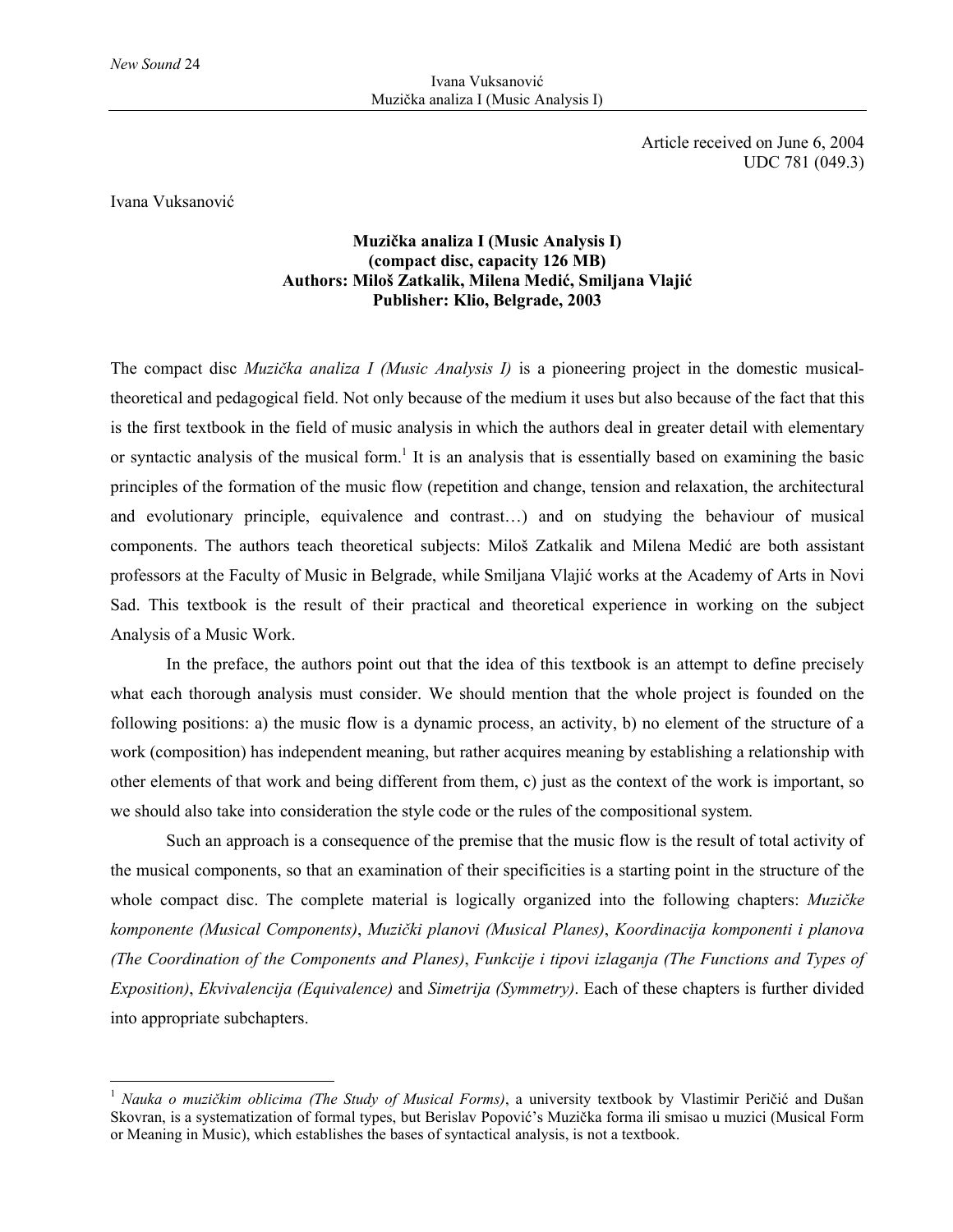The musical planes (thematic, tonal and structural) are explained as aspects or layers of a work (composition), defined by a set of musical components and their relationship. Which components define certain planes, how the components or planes complement one another and what their functional behaviour in a work is like depends most often on the style of the epoch and the compositional system. All the aforementioned principles, the characteristic and specific behaviours of the components, as well as the relationships between the planes, are illustrated with appropriate examples. The last two chapters, *Ekvivalencija* and *Simetrija*, provide an excellent basis for a non-formalist understanding and interpretation of formal types.<sup>2</sup>

In addition to its systematic quality and undeniable expertise in the interpretation of form and analysis, the selection and numerousness of the examples are perhaps the most striking features of this electronic textbook. Most of the examples on the compact disc are in audio-visual form (notational transcription and sound), although a certain number of examples is presented only in audio form, thus stimulating the users to listen actively, that is, analytically. Examples cover all the problem areas and they extend from the Renaissance to the music of the post-modern age. Examples from all the instrumental genres of "high" art and some areas of "lower" art (jazz) have been included. The authors have not left out folklore practice either, or church music, thus confirming the applicability of the method or the universality of the analytic strategy they advocate.

The other very useful feature of this project is a glossary of terms used in the analysis. It does not represent a list of fossilized definitions to be learnt off by heart, but rather a guide through the terms used in the literature selected by the authors.

The bibliography is not impressive in terms of number, but it is diverse, various analytic schools are present, the literature is from different language areas and from different fields (psychology, philosophy, aesthetics, linguistics, history and theory of music).

The moot point concerning this electronic textbook is its target group. Namely, who is the disc for? The authors emphasize that the disc is "primarily intended for undergraduates, high-school students, laymen, but some of it can be of use to graduate students as well". One might say the target group is so large that it practically includes all those interested regardless of their prior knowledge. The concept of "something for everyone" has resulted in an attempt to present the subject matter on two levels (most of the chapters and subchapters include a link to a "higher level"). It was an overly ambitious idea, which when realized showed its shortcomings. "The higher level" in reality amounts to several useful, but insufficiently elaborated observations by the authors, which could have been integrated into the main text.

 $\overline{a}$ 

 $2^2$  The subject of formal types will be examined on the next compact disc.